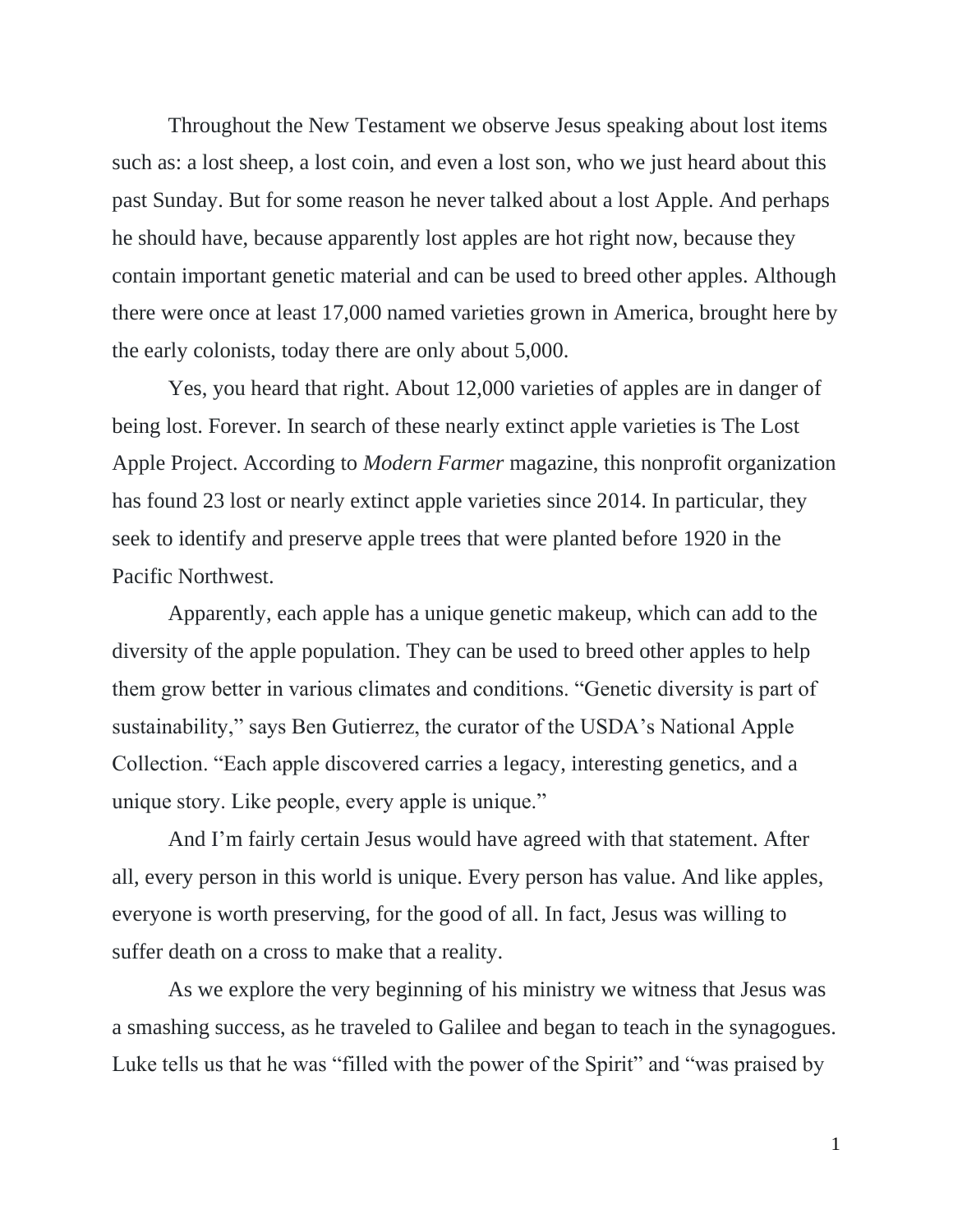everyone." Yes, by everyone. He was the kind of teacher that you wanted to give a big red apple to.

Then he entered his hometown of Nazareth and went to the synagogue. On the Sabbath, he read from the book of the prophet Isaiah, in particular the section that says: "The Spirit of the Lord is upon me, because he has anointed me to bring good news to the poor … release to the captives … recovery of sight to the blind." After the reading, Jesus sat down. His townspeople looked at him, trying to figure him out. Then he said to them, "Today this scripture has been fulfilled in your hearing."

You might say that initially, the people were impressed. Everyone said nice words about him and were amazed at his gracious speech. They asked, "Is not this Joseph's son?" Jesus had an incredible public speaking ability for a man who was the son of a carpenter.

But Jesus wasn't content to soak up their admiration. He knew that he needed to speak the truth, even if it was a hard truth. So, he said to them, "Doubtless you will quote to me this proverb, 'Doctor, cure yourself!' And you will say, 'Do here also in your hometown the things that we have heard you did at Capernaum.'" And he said, "Truly I tell you, no prophet is accepted in the prophet's hometown."

Suddenly, the words of Jesus went from sweet to sour. When Jesus quoted the proverb, "Doctor, cure yourself," the word "yourself" was probably referring to Nazareth. He expected that the people would want him, the Doctor, to heal them, the people of his hometown. He went on to predict that they would ask him to do in his hometown the great things that they had heard him do in the town of Capernaum. And he concluded by saying that they would probably reject him, because "no prophet is accepted in the prophet's hometown." So…the apple that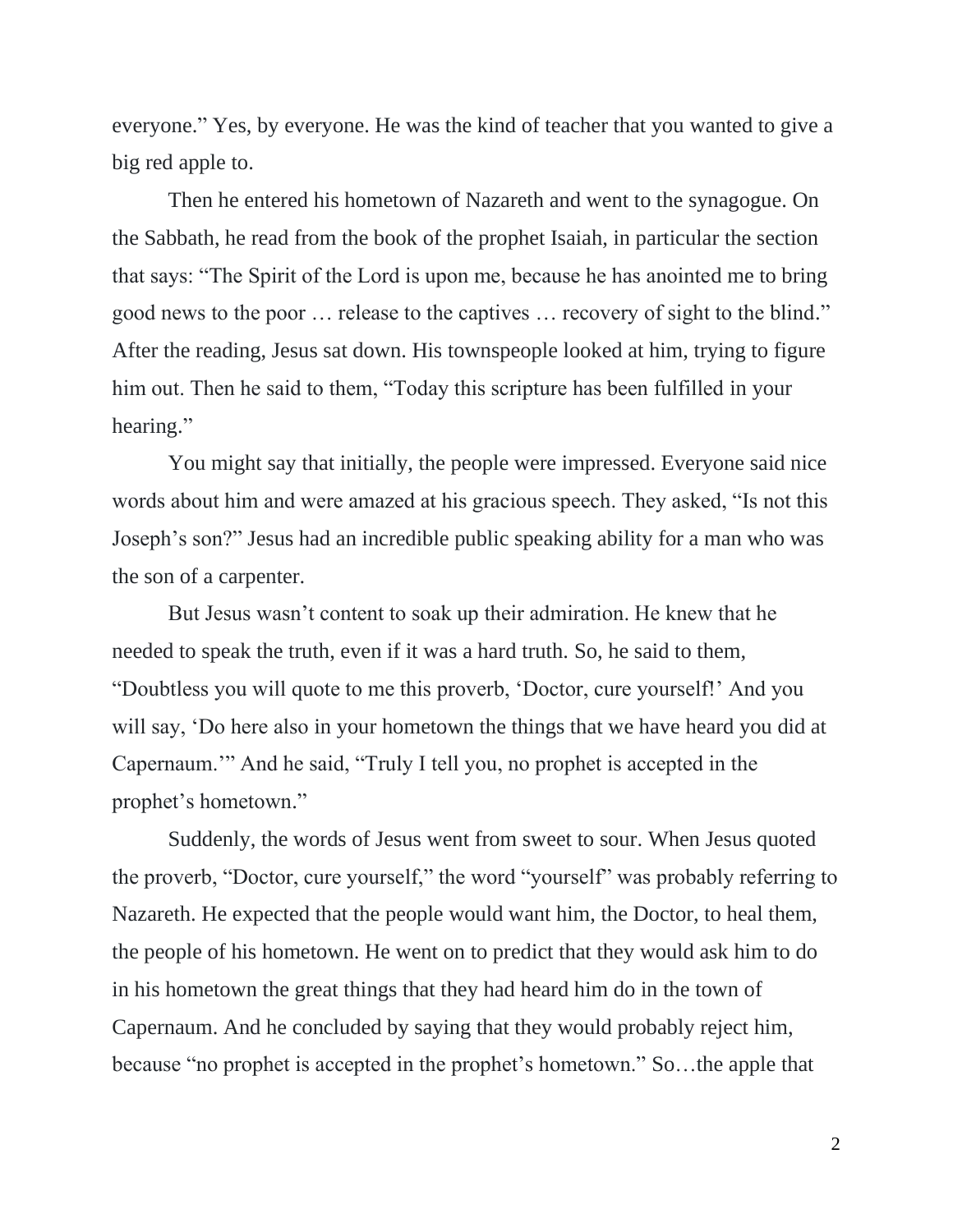Jesus held up to them was not a Red Delicious. Instead, it was more of a sour green one.

Then Jesus embarked on his own Lost Apple Project, turning away from the people of Israel and looking for some valuable varieties elsewhere. "But the truth is," he said to them, "there were many widows in Israel in the time of Elijah, when the heaven was shut up three years and six months, and there was a severe famine over all the land; yet Elijah was sent to none of them except to a widow at Zarephath in Sidon."

The people of Nazareth knew that story, but apparently weren't big fans, they didn't like it one bit. In a time of drought and famine, the widows of Israel were suffering terribly. But God sent the prophet Elijah to a foreign town, Zarephath in Sidon, to help a widow there. Elijah raised her son from death, inspiring her to say, "Now I know that you are a man of God, and that the word of the Lord in your mouth is truth." Jesus found a lost apple called the *Widow of Zarephath* and discovered in her a powerful statement of faith.

Then Jesus said, "There were also many lepers in Israel in the time of the prophet Elisha, and none of them was cleansed except Naaman the Syrian." The people of Nazareth knew that story as well, and they didn't care for it either. Naaman was a foreign army commander who followed the instructions of Elisha the prophet, and when he obeyed Elisha, he was healed of his leprosy. Jesus found a lost apple called *Naaman the Syrian,* and saw in him true obedience to a prophet of God.

Eventually, at this point, the people of the synagogue could stand no more. They were content with the 5,000 varieties of apples known to them, and these hidden varieties seemed worthless to them. Luke tells us that the people were "filled with rage" toward Jesus. "They got up, drove him out of the town, and led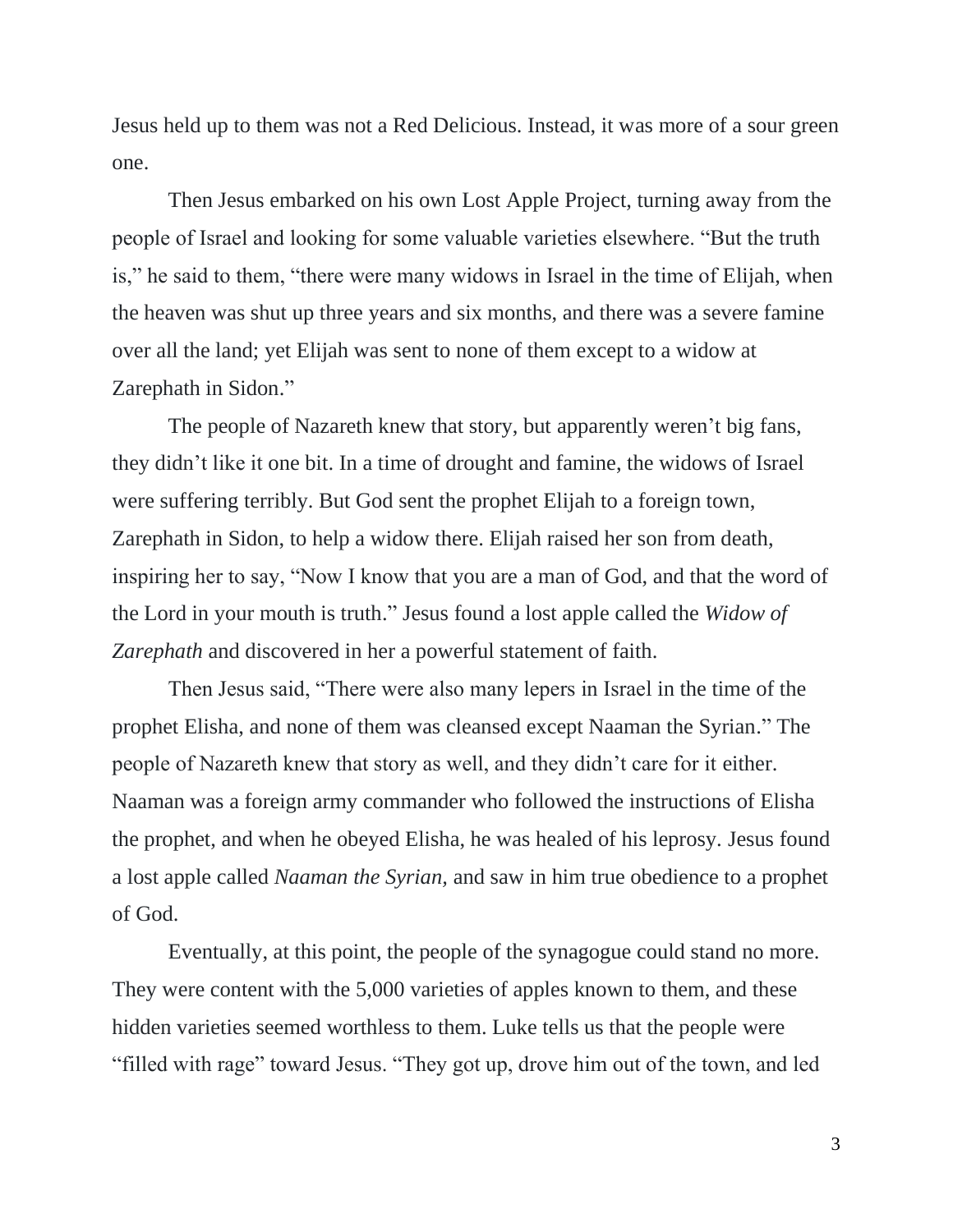him to the brow of the hill on which their town was built, so that they might hurl him off the cliff."

It looked as though the public ministry of Jesus was going to end as quickly as it had started. But God was not finished with him. Jesus "passed through the midst of them and went on his way." Jesus walked away from Nazareth and continued his Lost Apple Project by helping a man with an unclean spirit, healing the mother-in-law of Simon, cleansing a leper, healing a paralytic, and calling a tax collector named Levi to follow him. Jesus believed that every person was unique, every person was valuable, and every person was worth preserving, for the good of all. Even nearly extinct varieties such as the *Widow of Zarephath* and *Naaman the Syrian.*

Now if you find yourself wondering about how central this project was to the ministry of Jesus, just fast-forward to the  $19<sup>th</sup>$  chapter of the gospel of Luke. There, he is passing through Jericho and sees a tax collector named Zacchaeus, up in a tree. After inviting himself to stay at the house of a sour apple named Zacchaeus, Jesus says, "the Son of Man came to seek out and to save the lost."

That's the Lost Apple Project, according to Jesus: "to seek out and to save the lost." He knew that there was valuable material in Zacchaeus that needed to be found and preserved. And his story has continued to build up the Christian community since the day it was first told by Luke. Which begs the question, so, who are the apples that need to be found and preserved, for the good of all?

First perhaps we should start with ourselves. If you are feeling like you are up in a tree, stressed or distressed as you face a difficult situation, let Jesus find you. He wants to touch you, forgive you, heal you, and guide you. To be lost does not mean that you are doomed; it simply means that you are in the wrong place. You are not beyond his reach, and he truly wants you to be part of his beloved community.